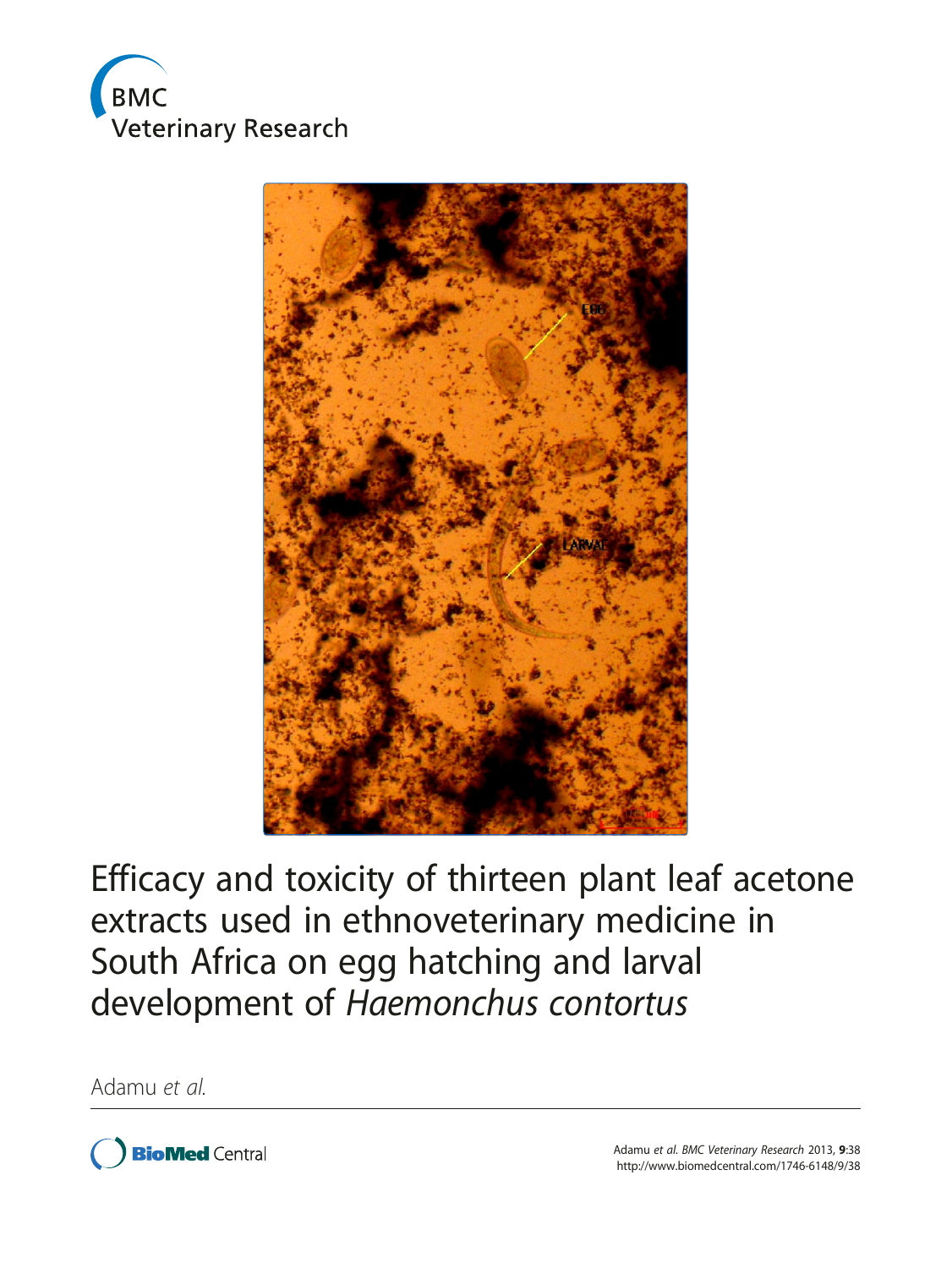## **RESEARCH ARTICLE Example 2014 12:30 The Contract of Contract ACCESS**



# Efficacy and toxicity of thirteen plant leaf acetone extracts used in ethnoveterinary medicine in South Africa on egg hatching and larval development of Haemonchus contortus

Mathew Adamu<sup>1,2</sup>, Vinasan Naidoo<sup>3</sup> and Jacobus N Eloff<sup>1\*</sup>

## Abstract

Background: Helminthiasis is a major limitation to the livestock industry in Africa. Haemonchus contortus is the singular most important helminth responsible for major economic losses in small ruminants. The high cost of anthelmintics to small farmers, resistance to available anthelmintics and residue problems in meat and milk consumed by humans further complicates matters. The use of plants and plant extracts as a possible source of new anthelmintics has received more interest in the last decade. Our aim was not to confirm the traditional use, but rather to determine activity of extracts.

Based on our past experience acetone was used as extractant. Because it is cheaper and more reproducible to evaluate the activity of plant extracts, than doing animal studies, the activity of acetone leaf extracts of thirteen plant species used traditionally in ethnoveterinary medicine in South Africa were determined using the egg hatch assay and the larval development test. Cytotoxicity of these extracts was also evaluated using the MTT cellular assay.

**Results:** Extracts of three plant species i.e. Heteromorpha trifoliata, Maesa lanceolata and Leucosidea sericea had  $EC_{50}$ values of 0.62 mg/ml, 0.72 mg/ml and 1.08 mg/ml respectively for the egg hatch assay. Clausena anisata; (1.08 mg/ml) and Clerodendrum glabrum; (1.48 mg/ml) extracts were also active. In the larval development assay the H. trifoliata extract was the most effective with an EC<sub>50</sub> of 0.64 mg/ml followed by L. sericea (1.27 mg/ml). The activities in the larval development test were generally lower in most plant species than the egg hatch assay. Based on the cytotoxicity results C. anisata was the least toxic with an  $LG_{50}$  of 0.17 mg/ml, while Cyathea dregei was the most toxic plant with an  $LC_{50}$  of 0.003 mg/ml. The C. anisata extract had the best selectivity index with a value of 0.10 and 0.08 for the two assays, followed by H. trifoliata and L. sericea with values of 0.07, 0.07 and 0.05, 0.04. The C. dregei extract had the worst selectivity index with a value of 0.00019 for both assays.

**Conclusion:** The result of this study indicates which species should be further investigated in depth for isolation of compounds.

Keywords: Anthelmintic, Ethnoveterinary, Plant species, Haemonchus contortus, In vitro, Toxicity

\* Correspondence: [kobus.eloff@up.ac.za](mailto:kobus.eloff@up.ac.za) <sup>1</sup>

<sup>1</sup>Phytomedicine Programme, Department of Paraclinical Sciences, Faculty of Veterinary Science, University of Pretoria, Pretoria, South Africa

Full list of author information is available at the end of the article



© 2013 Adamu et al.; licensee BioMed Central Ltd. This is an Open Access article distributed under the terms of the Creative Commons Attribution License (http://creativecommons.org/licenses/by/2.0), which permits unrestricted use, distribution, and reproduction in any medium, provided the original work is properly cited.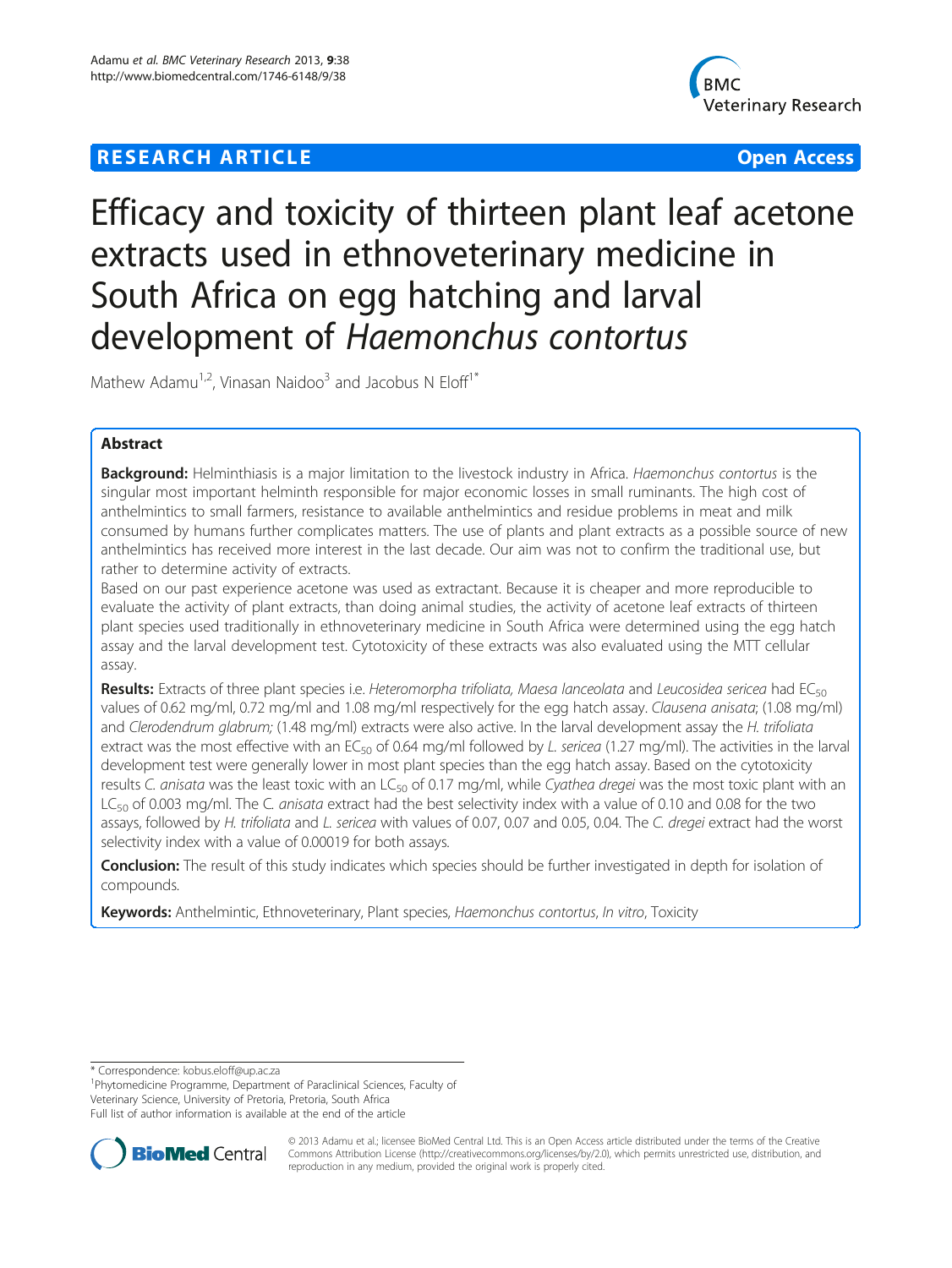## Background

The parasitic gastroenteritis (PGE) complex is a disease entity caused by helminth parasites belonging to different genera mostly within the class nematoda. Of these, Haemonchus contortus is the single most important constraint to sheep production in South Africa [[1\]](#page-7-0) with estimated direct and indirect economic losses of US \$45 million (I.G. Horak personal communication quoted by Waller [\[2\]](#page-7-0)). Direct losses are due to a drop in production (carcass quality and carcass weight) or death of animals; while indirect losses are due to the costs of drugs, labour and drenching equipment required in control strategies [[3,4](#page-7-0)]. The cost of controlling helminth infestation in livestock is also very high globally with chemotherapy remaining the most widely used method of treatment.

Unfortunately the excessive use of these drugs when not necessary, in addition to their use at incorrect doses, has resulted in the wide scale emergence of resistance in this parasite. Resistance of Haemonchus contortus was first reported in South Africa in 1975, in the benzimidazole group of anthelmintics [[5\]](#page-7-0), and was soon followed by successive reports of resistance to the different classes of anthelmintics [\[6](#page-7-0)-[10](#page-8-0)]. The scope of resistance is of major concern when multi-drug resistance Haemonchus species no longer responded to the five major anthelmintic groups i.e. benzimidazole, ganglion blockers, macrocyclic lactones, cholinesterase inhibitors and the uncouplers of oxidative phosphorylation [\[11-13\]](#page-8-0).

Unfortunately the situation is not getting any better and may not improve in the near foreseeable future with the result that alternative anthelmintic control options need to be developed [\[14\]](#page-8-0). Options tried are vaccine development, which while effective, has been bedevilled by antigenic complexity of the parasites [\[15](#page-8-0)]. Biological control through the use of the nematode trapping fungus, Duddingtonia flagrans, although once again effective, is very complicated to use as it is a pasture treatment mechanism [\[16,17](#page-8-0)]. Therefore the management of the parasites within the animal through the use of medication seems to be the best option. One avenue in which these new treatment agents may be discovered would be to evaluate plant extracts for their ability to treat helminth infestation [\[18-20\]](#page-8-0).

With South Africa being rich in plant vascular flora, contributing over 10% of the world vascular flora species [[21](#page-8-0)], these plants may contain chemicals that could manage resistant *Haemonchus* species [[22\]](#page-8-0). More importantly in addition to an extract being active, these plants could lead to the discovery of new chemical skeletons that could be further enhanced in the laboratory. The aim of this study was to determine the *in vitro* activity of extracts of plants that are traditionally used to treat helminthic infections. This would be followed up by the isolation of bioactive compounds from the most active plant extracts.

#### **Methods**

## Plant collection

The plants evaluated were selected based on published traditional anthelmintic use of the species in South Africa (Table [1\)](#page-3-0). Leaves of the thirteen plant species were collected in November 2009 at the Pretoria National Botanical Garden where the trees were identified and labelled. Voucher specimens were made and stored in the HGW Schweickert Herbarium of the University of Pretoria. The leaves were subsequently dried at room temperature in a ventilated room, milled to a fine powder in Macsalab Mill (Model 2000 LAB Eriez®) and stored in closed containers in the dark until used.

#### Plant extraction

Plant material (1 g) from each species investigated was separately extracted with 10 ml of acetone, (>99% technical grade, Merck) in polyester centrifuge tubes. Acetone was selected based on its superiority as extractant based on a number of parameters [[32](#page-8-0)] including that it extracts compounds with a wide range of polarities. Aqueous extracts under the conditions we used, contain only a fraction of the compounds present in acetone extracts [\[33,34](#page-8-0)]. We have also found that aqueous plant extracts are prone to fungal growth even when kept in a refrigerator at c.4°C possibly due to the presence of sugars or amino acids in the extracts. Furthermore drying extracts frequently led to serious complications in trying to resolubilize them.

The tube was vigorously shaken for 30 min on an orbital shaker. Tubes were centrifuged at  $4000 \times g$  for 10 min and the supernatant was filtered using Whatman No.1 filter paper before being transferred into pre-weighed glass containers. The solvent was removed by evaporation under a stream of air in a fume hood at room temperature to produce the dried extract [\[35\]](#page-8-0). The extract was reconstituted in 5% DMSO and tested in the assays.

#### Recovery and preparation of eggs

The helminth eggs were prepared according to the method of the World Association for the Advancement of Veterinary Parasitology (WAAVP) [\[36\]](#page-8-0) with modification. Eggs used in the study were collected from sheep with a monospecific infection of *H. contortus*. The sheep were housed indoor on concrete floor, fed hay, commercial concentrate pellets and had free access to potable water. The faecal pellets were mashed in a blender to make a relatively liquid suspension (slurry), and filtered through a 400 μm mesh sieve to remove coarse debris. Thereafter, the suspension was serially filtered through sieves of pore sizes from 250, 150, 90, 63 μm, until finally eggs were trapped on the 38 μm pore mesh. The material on the 38 μm mesh was washed into 50 ml centrifuge tubes, resuspended in a magnesium sulphate solution prepared at a specific gravity of 1.10. This was then centrifuged at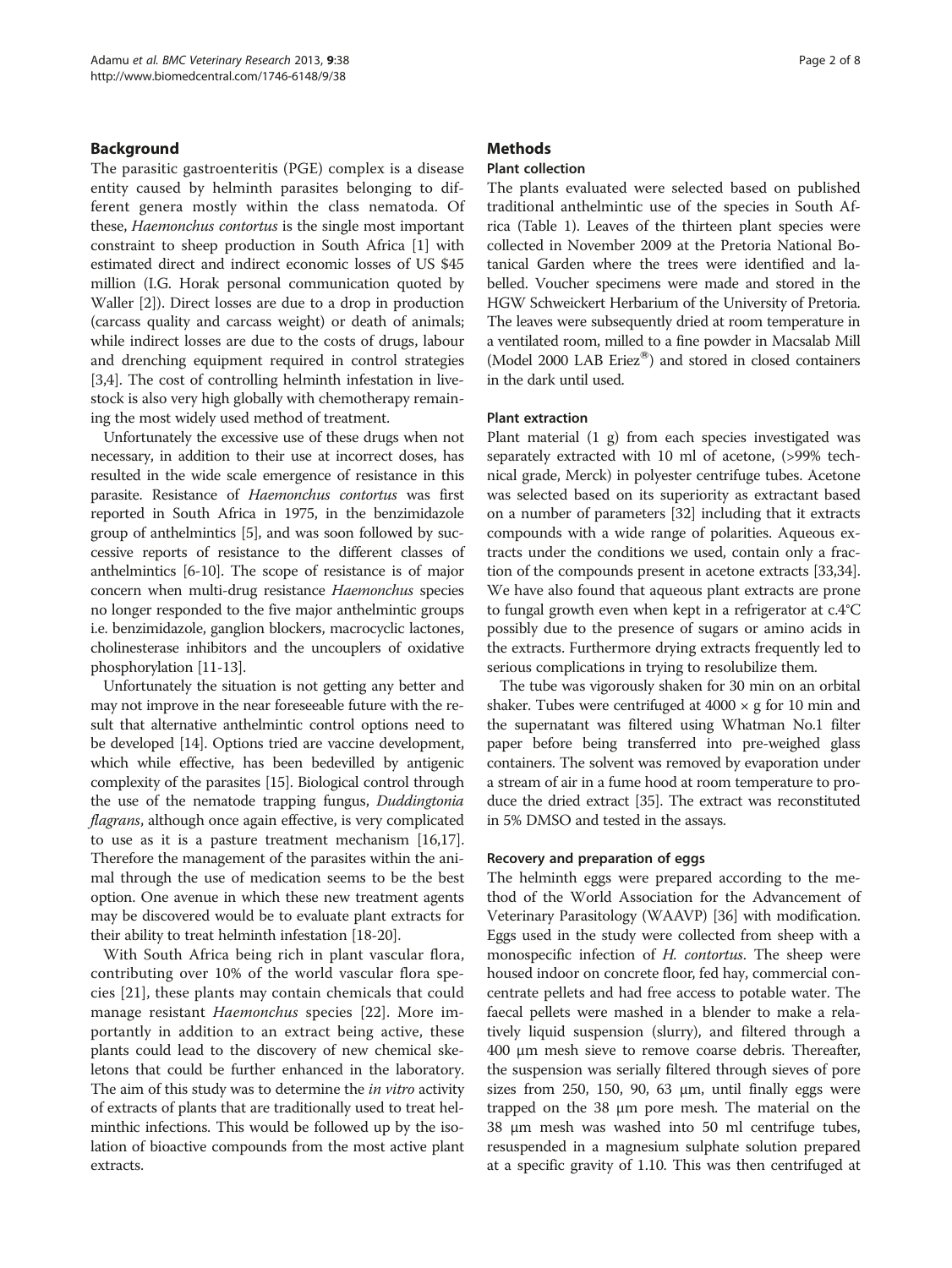| <b>Plant species</b>    | Family              | <b>Medicinal uses</b>                                                              | Reference        |  |
|-------------------------|---------------------|------------------------------------------------------------------------------------|------------------|--|
| Brachylaena discolor    | Asteraceae (267)    | Purgatives against intestinal parasites, anthelmintics for calves, sheep and goats | $[23-25]$        |  |
| Zanthoxylum capense     | Rutaceae (96)       | Gastric and intestinal disorders, anthelmintics, cough, bronchitis, pleurisy       | $[23, 25]$ .     |  |
| Clerodendrum glabrum    | Lamiaceae (403)     | Intestinal parasites, coughs, fever, and diabetes                                  | $[23-25]$ .      |  |
| Heteromorpha trifoliata | Apiaceae (491)      | Intestinal worms, colic in horses and vermifuge, enemas for abdominal disorders    | $[23, 24, 26]$ . |  |
| Apodytes dimidiata      | Icacinaceae (139)   | Enemas for intestinal parasites, purgatives, inflammation of the ear               | $[23, 24, 26]$ . |  |
| Strychnos mitis         | Strychnaceae (73)   | Malaria, fevers                                                                    | $[27]$           |  |
| Maesa lanceolata        | Maesaceae (615)     | Anthelmintics, treatment of wounds and infertility                                 | $[24].$          |  |
| Indigofera frutescens   | Papilionaceae (675) | Anthelmintics                                                                      | $[24].$          |  |
| Leucosidea sericea      | Rosaceae (288)      | Treatment of opthalmia, anthelmintics, astringents and vermifuge                   | $[24, 28]$ .     |  |
| Melia azedarach         | Meliaceae (702)     | Effective anthelmintics, emetic, cathartic and treatment of eczema                 | [24, 25, 29]     |  |
| Clausena anisata        | Rutaceae (317)      | Anthelmintics, purgatives, rheumatism, fevers and myiasis                          | $[30].$          |  |
| Cyathea dregei          | Cyatheaceae (658)   | Anthelmintics                                                                      | $[30]$           |  |
| Milletia grandis        | Papilionaceae (704) | Anthelmintics and tranquilizers                                                    | [24,31]          |  |

<span id="page-3-0"></span>Table 1 List of plant species used in the investigation, their traditional uses and references

(PRU voucher specimen numbers provided after family names).

Only the leaves of these plants species were used in the present study.

 $1000 \times g$  for 10 minutes to separate the eggs from other debris. The resultant supernatant was passed through a 38 μm sieve to collect the eggs. The eggs were finally harvested by carefully washing them off the 38 μm sieve into a 1 L conical cylinder with distilled water. The concentration of eggs in an aliquot was counted under a microscope. The egg concentration was subsequently brought to a final concentration of 100 eggs per 0.2 ml.

#### Egg hatch assay (EHA)

Egg hatch assay (EHA) was a modification of the WAAVP guidelines [\[36\]](#page-8-0), using the dried plant leaf acetone extract dissolved in 5% dimethyl sulfoxide (DMSO) and albendazole as the positive control. Briefly, an aqueous egg suspension of (0.2 ml containing 100 eggs) was distributed in a 48-flat-bottomed microtitre plate and mixed with 0.2 ml of different concentrations (0.78 to 25 mg/ml) of each plant extract in 5% DMSO to give the final tested concentration of 0.39 to 12.5 mg/ml in 2.5% DMSO. Albendazole was dissolved in 5% DMSO in water and evaluated at various concentrations  $(0.008$  to 25 μg/ml). The plates were incubated at 27°C for 48 h. After the incubation a drop of Lugol's iodine solution was added to each well and the number of larvae and unhatched eggs were counted. The percentage inhibition of egg hatching was calculated. All experiments were undertaken in triplicate on three separate occasions (3×3). All results were compared with 5% DMSO as the negative control. In all cases eggs were subjected to 2.5% DMSO due to mixing with the same volume of aqueous suspension.

#### Larval development test (LDT)

The egg suspension (100 eggs in 150 μl) was placed into 48-well plates, with 20 μl suspension of lyophilised Escherichia coli (ATCC 9637) [[37\]](#page-8-0), 10 μl amphotericin B (Sigma), 20 μl nutritive media (comprising 0.1 g yeast extract in 9 ml normal saline and 1 ml Earle's balanced salt solution) and incubated as above for 48 h. After incubation, 200 μl of the test extracts (0.78 to 25 mg/ml) reconstituted in 5% DMSO in water and albendazole were added to the wells  $(n = 3)$  and further incubated for 5 days. Hereafter, the assay was stopped by addition of one drop of Lugol's iodine solution and the  $L_1$  (first stage larvae),  $L_2$  (second stage larvae) and  $L_3$  (third stage larvae) in each well were counted using an inverted microscope. A percentage inhibition of development to  $L_3$  was calculated using the formula adopted from Coles et al. [[36\]](#page-8-0) as modified by Ademola and Eloff [[38\]](#page-8-0). All results were compared to 5% DMSO as the negative control. The larvae were subjected to 2.5% DMSO because the extract was mixed with the same volume of aqueous larval suspension.

#### Cytotoxicity assay using MTT

For the assay Vero monkey kidney cells obtained from a confluent monolayer cells were trypsinised and seeded  $(0.5 \times 10^3$  cells per well) in a 96 well microtitre plate and incubated overnight at 37°C in 5% 200 μl minimal essential medium (MEM, Highveld Biological, South Africa) supplemented with  $0.1\%$  gentamicin (Virbac<sup>R</sup>) and 5% foetal calf serum (Adcock-Ingram). After 24 hours the media was replaced with 200 μl of the extracts (1, 0.1, 0.01, 0.001 mg/ml) and further incubated for 5 days. Viability of cells was determined using the tetrazolium-based colorimetric MTT assay (3-5-dimethyl thiazol-2-yl-2, 5-diphenyl tetrazolium bromide) described by Mosmann [[39](#page-8-0)]. In short the media in each well was removed and replaced with fresh media and 30 μl of 5 mg/ml MTT in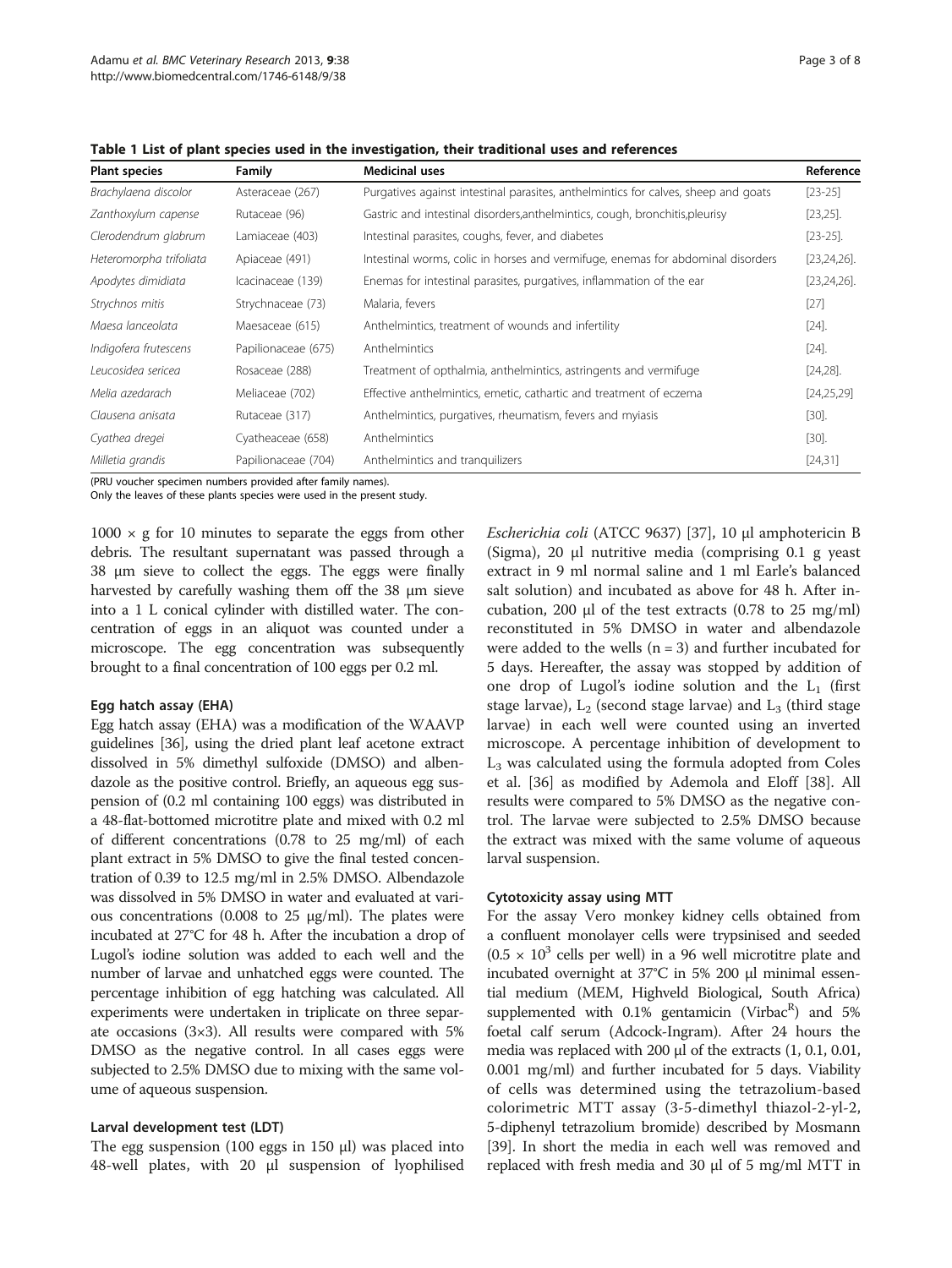PBS and subsequently incubated for 4 h. Hereafter the medium was removed and cells washed with PBS, prior to the addition of DMSO (50 μl) to dissolve any formazan crystals present. The absorbance of the wells was measured with a Versamax microplate reader at 570 nm (pathlenght 1 cm). Different concentrations of berberine chloride (Sigma) were used as a positive control, while wells containing only cells without extracts were the negative control. The percentage cell viability relative to the pure growth was calculated. The  $LC_{50}$  values was calculated by determining the concentration of plant extracts resulting in 50% reduction of absorbance compared to untreated cells. Tests were carried out in triplicate and each experiment was repeated three times.

## Data analysis

The results generated in this study were recorded using Excel for windows 7. The  $EC_{50}$  and  $LC_{50}$  were calculated in Kinetica 5.0 (Thermo) using a sigmoid inhibitory model. The results are presented in the mean  $EC_{50}/LC_{50}$  and the standard error of the mean.

## Results

## Yield

After extraction once with acetone under these conditions different yields expressed as percentage (i.e. mg extracted from 100 mg of dry material) were obtained. The yields obtained were: L. sericea 6.27%, A. dimidiata 6.07%, Z. capense (0.81%), B. discolor (3.30%), C. glabrum (1.60%), H. trifoliata (1.28%), S. mitis (3.75%), M. lanceolata (2.79%), I. frutescens (2.05%), M. azedarach (2.29%), C. anisata (3.40%), C. dregei (2.50%) and M. grandis (1.24%).

## Egg hatch assay

The percentage egg hatch inhibition had a dose related response as the concentration increased (Figure [1](#page-5-0)). At the 12.5 mg/ml concentration, all the plants extracts except those from Brachylaena discolor, Clerodendrum glabrum, Strychnos mitis and Zanthoxylum capense inhibited egg hatching by 100%. Extracts of three plant species (Heteromorpha trifoliata, Leucosidea sericea and Maesa lanceolata) led to 100% inhibition at concentrations as low as 3.13 mg/ml. H. trifoliata had the best inhibitory activity at 0.39 mg/ml with 36.3% inhibition. The *H. trifoliata* extract had the best  $EC_{50}$  with a value of 0.62 mg/ml (Table [2\)](#page-5-0), followed by M. lanceolata with an  $EC_{50}$  of 0.72 mg/ml. Extracts of C. anisata, C. glabrum, A. dimidiata, B. discolor, M. grandis and Z. *capense* had a moderate egg hatch activity with  $EC_{50}$ values ranging between 1.48-5.70 mg/ml. The plant extracts with the lowest activity were from C. dregei and *S. mitis* with  $EC_{50}$  of 17.64 mg/ml and 16.56 mg/ml respectively.

## Larval development test

Similar to the egg hatch assay, the larval development assay had a linear dose related inhibitory response (Figure [2](#page-6-0)). At concentrations of 12.5 mg/ml extracts of 8 of the 13 plant species led to complete inhibition, while extracts from five plants (Brachylaena discolor, Clerodendrum glabrum, Cyathea dregei, Strychnos mitis and Zanthoxylum capense) had an activity less than 100%. For H. trifoliata, L. sericea and M. lanceolata extracts, 100% inhibition was still evident at 6.25 and 3.13 mg/ml. At the lowest concentration tested (0.39 mg/ml) H. trifoliata again had the highest activity with 31% inhibition. The  $EC_{50}$  of all thirteen plants acetone extracts are presented in Table [2.](#page-5-0) The  $EC_{50}$  of H. trifoliata was the best at 0.64 mg/ml, followed by L. sericea and M. lanceolata with 1.27 and 1.68 mg/ml respectively. Both C. dregei and B. discolor were rather ineffective with the  $EC_{50}$  values of 17.93 and 17.23 mg/ml respectively.

## **Cytotoxicity**

The results for the cytotoxicity using the MTT assay are shown in Table [2.](#page-5-0) Clausena anisata had the highest  $LC_{50}$  (lowest toxicity) of 0.17 mg/ml, followed by *Melia* azedarach at 0.14 mg/ml. C. dregei was highly toxic with an  $LC_{50}$  of 0.003 mg/ml. Some plant extracts were more toxic to the cells than to the helminth indicating that it would probably not be useful in treating animals. This can be expressed by calculating the selectivity index (SI) of the plant species based on both assays. The selectivity index is calculated by dividing the cytotoxicity  $LC_{50}$  to the  $EC_{50}$  of the assay. The higher the value of the selectivity index the safer the extract is. This value helps to eliminate activity that may possibly be due to a general metabolic toxin. The C. anisata extract was the best for both assays; this was followed by H. trifoliata and L. sericea for both assays and plant species respectively. The plant species with the worst selectivity index was C. dregei for both assays.

## **Discussion**

The main objective of this study was to establish the inhibitory activity of leaf acetone extracts of the 13 plant species traditionally used for their ability to influence the egg hatching and larval development of Haemonchus contortus. Acetone was selected as a suitable extractant due to its ability to extract compounds of a wide polarity range, its miscible with organic and aqueous solvents and is non-toxic to bacteria and fungi organisms [[32](#page-8-0)]. Acetone is a better extractant for plant secondary compounds than water the common solvent used by rural communities. Because a different extractant was used, these results do not necessarily confirm or dispute the traditional use of plant material by rural pastoralists, as compounds of intermediate polarity may be released by microbial or photooxidation processes after extraction. In addition when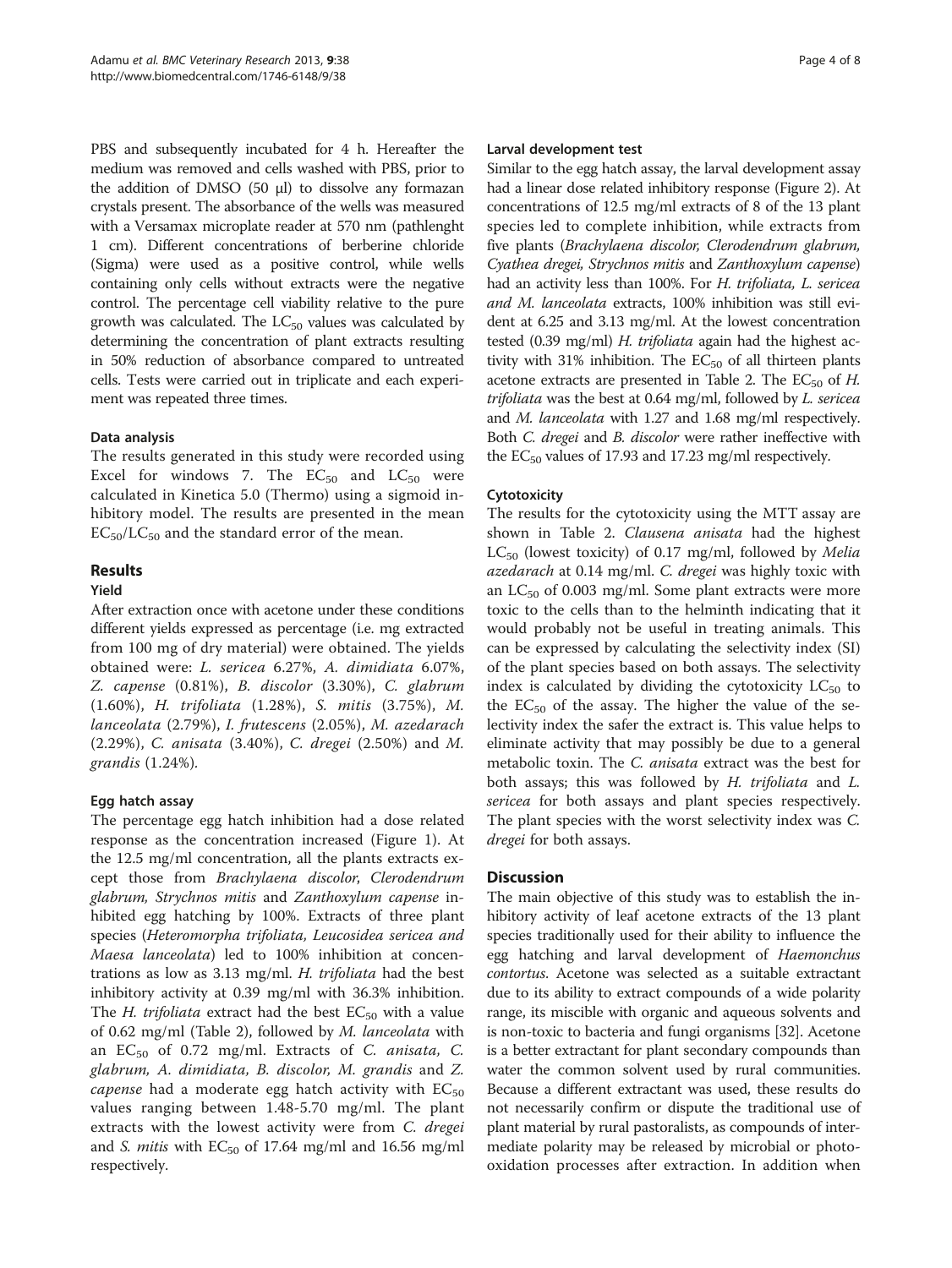<span id="page-5-0"></span>

leaves are fed or particulate material is ingested, it is usually the intermediate to lipid soluble compounds that become bioavailable due to the influence of bile salts or the gastrointestinal tract mucosal barrier preventing the absorption of water soluble compounds [[40](#page-8-0)].

For the evaluation of the results we propose that extracts with  $EC_{50}$  above 6 mg/ml should be considered to have weak anthelmintic activity as it may be difficult to achieve such high concentration in vivo. When this criterion is applied to the results, the EHA indicate H.

trifoliata, L. sericea and M. lanceolata, with  $EC_{50s}$  from 0.62-1.08 mg/ml as potential candidates for further isolation work. These extracts also recorded 100% egg hatch inhibition within the highest concentrations of 12.5, 6.25 and 3.13 mg/ml. While the actives are unknown at this stage, the activity recorded in this study may be attributed to secondary metabolites [[41](#page-8-0)]. The activity shown by M. lanceolata in the present study agrees with earlier work that evaluated the anthelmintic property of various parts of this plant on H. contortus from Asia [[42](#page-8-0)]. This activity

| Table 2 EC <sub>50</sub> for Egg Hatch assay (EHA) and Larval Development test (LDT) with their corresponding cytotoxicity |  |
|----------------------------------------------------------------------------------------------------------------------------|--|
| values and selectivity index (SI) for thirteen plant species                                                               |  |

| Names of plants         | EHA $EC_{50}$ ± SE | LDT $EC_{50} \pm SE$ | $LC_{50}$ | SI EHA   | SI LDT  |
|-------------------------|--------------------|----------------------|-----------|----------|---------|
| Apodytes dimidiata      | $5.70 \pm 0.23$    | $4.13 \pm 0.56$      | 0.00396   | 0.000695 | 0.00096 |
| Brachylaena discolor    | $3.55 \pm 0.27$    | $17.23 \pm 5.47$     | 0.00752   | 0.00212  | 0.00044 |
| Clausena anisata        | $1.80 \pm 0.09$    | $2.07 \pm 0.15$      | 0.17186   | 0.09548  | 0.08302 |
| Clerodendrum glabrum    | $1.48 \pm 0.07$    | $12.97 \pm 2.33$     | 0.04251   | 0.02872  | 0.00328 |
| Cyathea dregei          | $17.64 \pm 4.65$   | $17.93 \pm 6.66$     | 0.00332   | 0.00019  | 0.00019 |
| Heteromorpha trifoliata | $0.62 \pm 0.02$    | $0.64 \pm 0.10$      | 0.04252   | 0.06858  | 0.06644 |
| Indigofera frutescens   | $7.11 \pm 1.10$    | $7.58 \pm 1.05$      | 0.1044    | 0.01468  | 0.01377 |
| Leucosidea sericea      | $1.08 \pm 0.11$    | $1.27 \pm 0.07$      | 0.0515    | 0.04769  | 0.04055 |
| Maesa lanceolata        | $0.72 \pm 0.05$    | $1.68 \pm 0.10$      | 0.01577   | 0.0219   | 0.00939 |
| Melia azedarach         | $6.24 \pm 0.20$    | $10.96 \pm 1.79$     | 0.14466   | 0.02318  | 0.0137  |
| Milletia grandis        | $5.57 \pm 0.33$    | $6.11 \pm 1.04$      | 0.05336   | 0.00958  | 0.00873 |
| Strychnos mitis         | $16.56 \pm 4.88$   | $16.94 \pm 4.71$     | 0.01721   | 0.00104  | 0.00102 |
| Zanthoxylum capense     | $13.26 \pm 0.24$   | $13.64 \pm 3.44$     | 0.02095   | 0.00643  | 0.00153 |
|                         |                    |                      |           |          |         |

Note: all values for EHA, LDT and LC<sub>50</sub> in mg/ml; Albendazole was positive control and recorded 100% inhibition at all concentrations (0.008 to 25 μg/ml) used, while 2.5% DMSO recorded < 10% inhibition.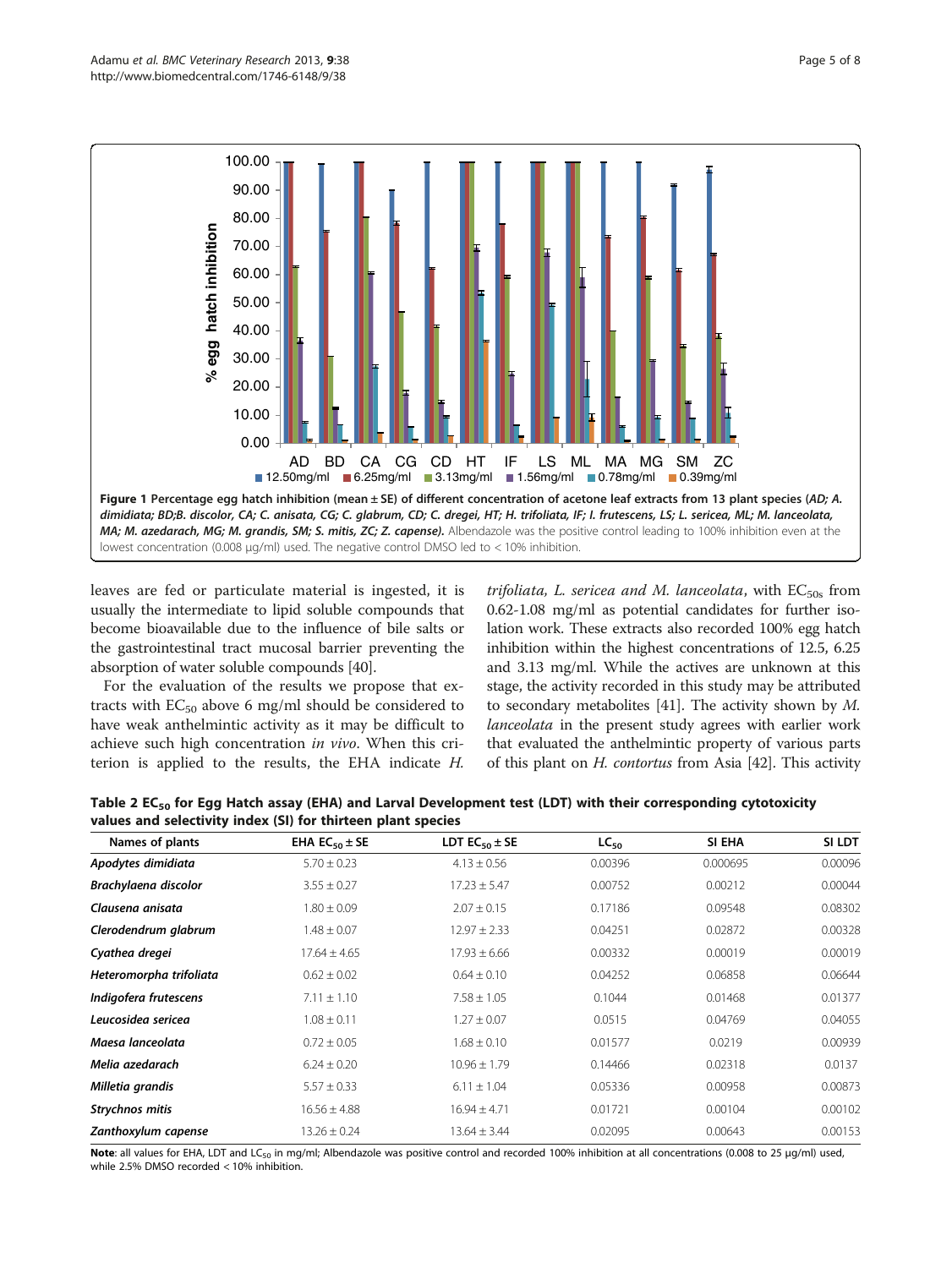<span id="page-6-0"></span>

may be due to presence of saponins in the leaf of the plant [[43](#page-8-0)]. Saponins are known to destabilize cell membranes hence increase cell permeability by combining with membranes associated sterols [\[44\]](#page-8-0).

Leucosidea sericea extracts had a reasonably good  $EC_{50}$ value (1.08 mg/ml) in the current study, thus agreeing with a recent study by Aremu et al. [\[45\]](#page-8-0) who reported a minimum lethal concentration of 0.52 mg/ml for the petroleum ether leaf extract using Caenorhabditis elegans. The difference in  $EC_{50}$  values may be attributed to the differences in susceptibility between the non-pathogenic free living C. elegans used in their study compared to the pathogenic *H. contortus* we used. The activity of the extract of L. sericea may be due to aspidinol [\[46\]](#page-8-0), condensed tannins or alkaloids [[45](#page-8-0)]. Condensed tannins have anthelmintic activity with varied possible mechanism of actions [[47\]](#page-8-0) most especially its astringent property. This is the first report of good anthelmintic activity of Heteromorpha trifoliata and it may be associated with compounds such as fulcarindiol and sarison [[48\]](#page-8-0) with antifungal activity from the leaves of this plant. This plant has been used as a vermifuge in horses, by the Xhosa people of South Africa.

The larval development inhibition test yielded similar results to the EHA, H. trifoliata, L. sericea and M. lanceolata, once again had excellent activity. Most plants extracts had weak activity with  $EC_{50}$  of 7 mg/ml and above. The activity of M. lanceolata extract confirms activity by Tadesse et al. [\[42](#page-8-0)] on the same species from a different origin (Ethiopia). The plants extracts generally had better inhibition activity on the eggs than on the larva of *H. contortus* based on the  $EC_{50}$  values recorded. This is contrary to report by Ademola and Eloff [[22](#page-8-0)] where they had better activity for the larval inhibition compared to the egg hatch assay. The result of this study may be significant as the inhibition of egg hatch is possibly

an important method of reducing pasture contamination by the animals during grazing helping in the overall helminth control programme.

In comparison to work undertaken using extracts of other plant species, the activity shown by the three plants with the best activity were in the same order of activities found by Bizimenyera et al., [\[49](#page-8-0)] using Peltophorum africanum leaf, bark and roots as well as extracts of Coriandum sativum on eggs and larval de-velopment of H. contortus [[50](#page-8-0)]. Bizimenyera et al., [\[49](#page-8-0)] recorded an  $EC_{50}$  of 0.62 mg/ml and 0.72 mg/ml for the leaf acetone extract for the EHA and LDT assays respectively. This is in the same order with values of 0.62 and 0.64 mg/ml recorded in the EHA and LDT for H. trifoliata in the current study. The  $EC_{50}$  of H. trifoliata was lower than the acetone leaf extracts of Combretum molle 0.87 mg/ml and 0.60 mg/ml for the EHA and LDT respectively [\[22\]](#page-8-0). The weak activity recorded by M. *azedarach* ( $EC_{50} = 10.96$  mg/ml) agrees with Maciel et al., [[51](#page-8-0)] in Brazil were they reported an  $LC_{50}$  of 9.18 mg/ml with the leaf ethanol extract of the plant. It is encouraging that despite the difference in geographical location and organic extractants used, similar bioactivity was obtained for related species.

While the activity from this study show the potential value of plant extracts in the management of haemonchosis. The results need to be interpreted with caution as *in vitro* activity may not automatically translate into in vivo efficacy. Factors that still need to be considered are animal factors such as absorption and presystemic elimination [[52](#page-8-0)]. More importantly the potential toxicity of the molecule needs to be considered. For this study we used renal cells in culture as an indicator of toxicity. The cells were specifically selected as the kidney is one of the main sites of excretion in animals due to the preferential blood supply of the kidney in addition to their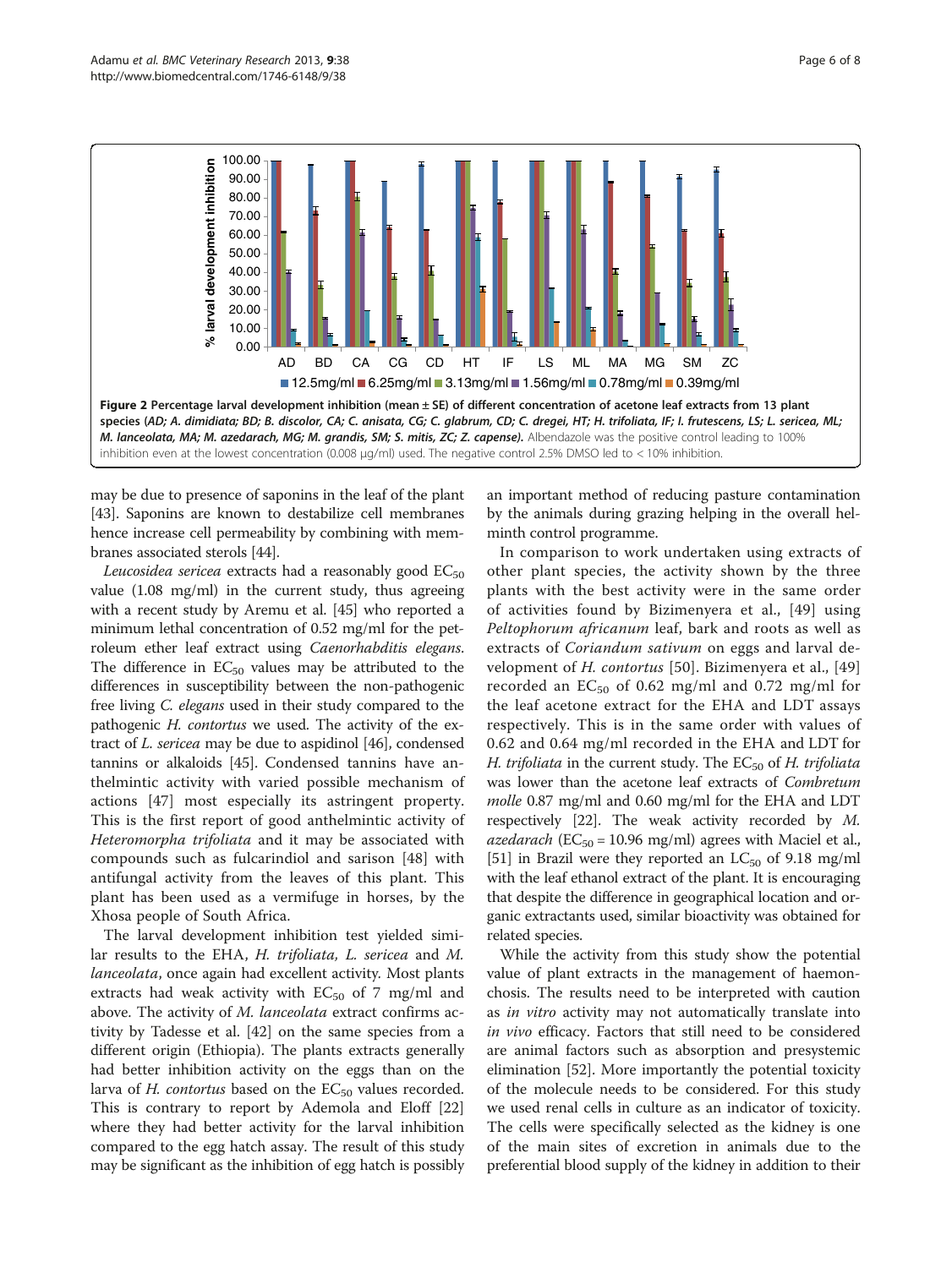<span id="page-7-0"></span>high metabolic capacity. The results of the cytotoxicity study were disappointing as in all cases the extracts were toxic to the cells.

However the presence of cellular toxicity is not conclusive as several factors interplay with toxicity results. In this case, it is possible that the use of an organic extractant may have led to extraction of toxic compounds. For this chemical fractionation and isolation may help separate out the potential toxic compounds. It is also possible that in vivo interaction with microsomal and non-microsomal pathways may render the molecule less toxic due to metabolism or simply gut-barrier exclusion may play a role. As a result it is suggested that the three most efficacious plants, which had lower toxicity profiles, be evaluated for further study by fractionation and possibly using a dedicated animal model.

Our experience was that aqueous extracts contained few compounds, had very low biological activity [\[33,34](#page-8-0)] and had low or negligible anthelmintic activity [\[49,53\]](#page-8-0). Many other authors have also used organic extracts in evaluating anthelmintic activity [\[20,38,49](#page-8-0)]. The way some traditional healers use water extracts by storing it for some time may lead to the solubilisation of intermediate polarity compounds by microbial action or photo-oxidation of compounds in the extract. The aqueous extraction carried out in the laboratory does not approximate the traditionally used methods. In work that was completed after this study had started, members in our group decided to use laboratory aqueous extraction conditions on a plant with excellent antifungal activities [\[54\]](#page-8-0). To our surprise the aqueous extract of Markhamia obtusifolia had double the activity of the acetone extract and it was slightly less toxic to Vero kidney cells than to Haemonchus contortus [[54](#page-8-0)]. These results indicate that we should determine the anthelminthic activity of aqueous extracts of plant species that we have already investigated.

In future studies water extracts should therefore also be evaluated for activity and safety. Our policy to date was to extract at room temperature to limit possible changes in the metabolites at high temperatures. To get closer to the conditions used traditionally boiling water extracts and storing under different conditions should also be investigated.

There is also the possibility of using the plant material in the feed directly to control helminths. In an experiment to feed Cereus jamacara an invasive plant species grazed by game and used by a commercial farmer to control helminths had only partial success in decreasing helminth load [\[55\]](#page-8-0).

## Conclusion

Although direct comparisons may be difficult because traditional healers mainly use water as an extractant it does appear as if several of these traditionally used plants

are active against Haemonchus infections. Although the activity of all extracts was several orders of magnitude lower than that of the positive control, high concentrations may be attainable in the animal gut if there are no toxicity problems. It is useful to determine the in vivo toxicity of promising extracts to determine if cellular toxicity is a good indicator of *in vivo* toxicity. The most promising plants extracts for further study are M. lanceolata, L. sericea and H. trifoliata. Because substantial work has been done on M. lanceolata we have fractionated the extracts of L.sericea and have isolated bioactive compounds and tested their activity in vitro. In vivo animal study will also be evaluated using the acetone extracts of L. sericea in a sheep model.

#### Competing interests

There are no conflicts of interest.

#### Authors' contributions

MA participated in the design of the study, carried out field work, prepared the extracts, participated in all assay, analysed the data and wrote first draft and subsequent drafts of the manuscript. VN participated in the design and coordination of the study, supervised the study, analysed the data and revised the draft manuscript. JNE participated in the design and coordination of the study, supervised the study and revised the manuscript. All authors read and approved the final manuscript.

#### Acknowledgements

The National Research Foundation and University of Pretoria provided funds, the Pretoria National Botanic gardens allowed us to collect plant material. The study of one of us (MA) was made possible by the University of Agriculture Makurdi and Tertiary Education Tax Fund (TETFund), Nigeria.

#### Author details

<sup>1</sup>Phytomedicine Programme, Department of Paraclinical Sciences, Faculty of Veterinary Science, University of Pretoria, Pretoria, South Africa. <sup>2</sup>Department of Veterinary Parasitology and Entomology College of Veterinary Medicine, University of Agriculture Makurdi, Makurdi, Nigeria. <sup>3</sup>UPBRC, Faculty of Veterinary Science, University of Pretoria, Pretoria, South Africa.

Received: 19 July 2012 Accepted: 21 February 2013 Published: 26 February 2013

#### References

- 1. Vatta AF, Letty BA, Van der Linde MJ, Van Wijk EF, Hansen JW, Krecek RC: Testing for clinical anaemia caused by Haemonchus spp. in goats farmed under resource poor conditions in South Africa using an eye colour chart developed for sheep. Vet Parasitol 2001, 99:1–14.
- 2. Waller PJ: From discovering to development. Current industry perspectives for the development of novel methods of helminth control in livestock. Vet Parasitol 2006, 139:1–14.
- 3. Soulsby EJL: Helminths. Balliere Tindall, London: Arthropods and Protozoa of Domesticated Animals; 1986.
- 4. Kassai T: Veterinary Helminthology. Oxford UK: Reed Educational and professional publishers; 1999.
- 5. Berger J: The resistance of a field strain of Haemonchus contortus to five benzimidazole anthelmintics in current use. J S Afr Vet Assoc 1975 46:369–372.
- 6. Van Wyk JA, Gerber HM: A field strain of Haemonchus contortus showing slight resistance to rafoxanide. Onderstepoort J Vet Res 1980, 47:137-142.
- 7. Van Wyk JA, Gerber HM, Alves RMR: Slight resistance to the residual effect of closantel in a field strain of Haemonchus contortus which showed an increased resistance after one selection in the laboratory. Onderstepoort J Vet Res 1982, 49:257–262.
- 8. Carmichael I, Visser R, Schneider D, Soil M: Haemonchus contortus resistance to ivermectin. J S Afr Vet 1987, 58:93.